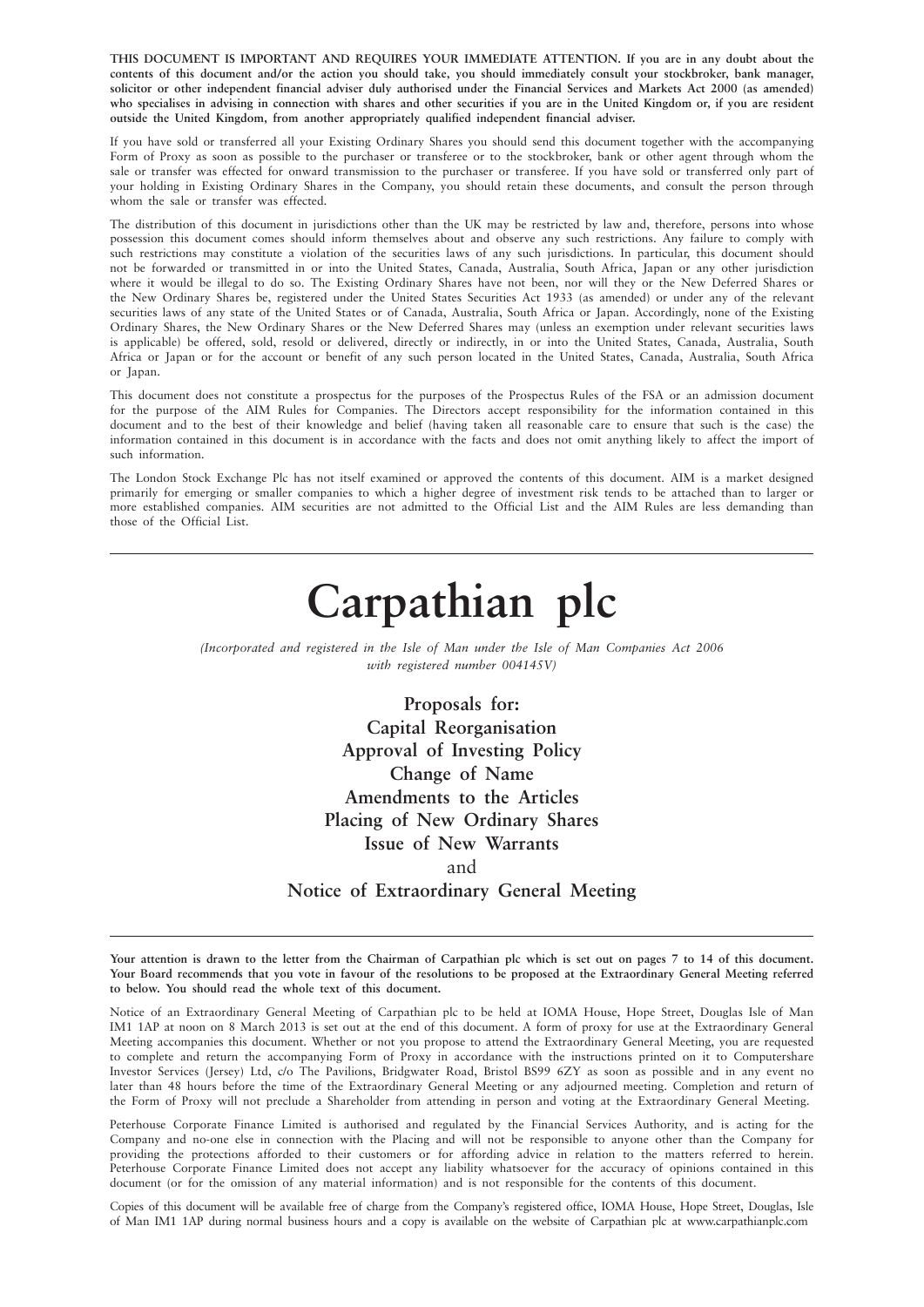## **CONTENTS**

| Page           |
|----------------|
|                |
|                |
| $\overline{4}$ |
| 6              |
|                |
|                |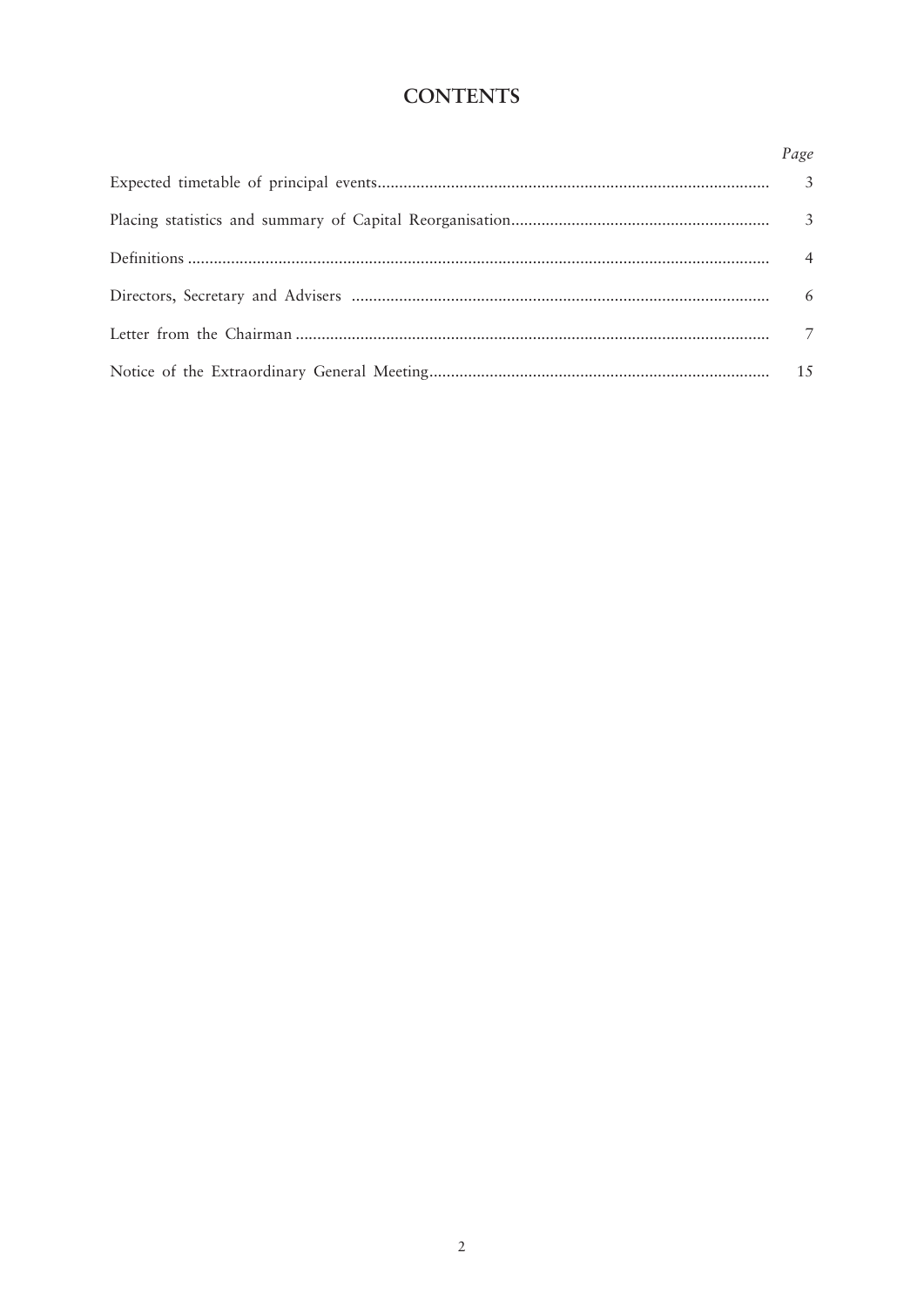### **EXPECTED TIMETABLE OF PRINCIPAL EVENTS**

| Indicative timetable                                                                                                                      | 2013               |
|-------------------------------------------------------------------------------------------------------------------------------------------|--------------------|
| Publication of this Document                                                                                                              | 8 February         |
| Latest time and date for receipt of Forms of Proxy                                                                                        | noon on 6 March    |
| Extraordinary General Meeting                                                                                                             | noon on 8 March    |
| Expected Record Date for the Capital Reorganisation                                                                                       | 6.00 p.m. 8 March  |
| Expected date on which the Placing Shares and the New Ordinary Shares<br>will be admitted to trading on AIM and the Effective Date of the |                    |
| Capital Reorganisation                                                                                                                    | 8.00 a.m. 11 March |
| Expected date by which CREST accounts are to be credited                                                                                  | 11 March           |

Each of the times and dates in the above timetable is subject to change. If any of the above times and/or dates change, the revised times and/or dates will be notified to Shareholders by announcement through a Regulatory Information Service. References to time in this document are to London time. The timetable above assumes that the Resolutions are passed at the Extraordinary General Meeting.

The Company's SEDOL code is B0B6653 and ISIN code is GB00B0B66533. Following the Capital Reorganisation, the Company's new SEDOL code will be B986V54 and its new ISIN code will be IM00B986V543.

## **PLACING STATISTICS AND SUMMARY OF CAPITAL REORGANISATION**

| Existing Ordinary Shares of $\bigoplus$ .01 par value each                                                                                                     | 230,957,972        |
|----------------------------------------------------------------------------------------------------------------------------------------------------------------|--------------------|
| Number of New Ordinary Shares of $\oplus$ .01 par value each<br>(immediately following the Capital Reorganisation)                                             | 2,309,579          |
| Placing Shares                                                                                                                                                 | 13,856,813         |
| Placing Price                                                                                                                                                  | $\bigoplus .02165$ |
| Number of New Warrants issued pursuant to the Placing                                                                                                          | 6,928,406          |
| Enlarged Share Capital immediately after the Placing<br>(excluding any New Deferred Shares and any New<br>Ordinary Shares issued pursuant to the New Warrants) | 16,166,392         |
| Gross proceeds of the Placing                                                                                                                                  | $\epsilon$ 300,000 |
| Estimated net proceeds of the Placing                                                                                                                          | $\in 270,000$      |

*Following the Capital Reorganisation the Company's issued share capital will also include New Deferred Shares as set out below:*

*2,309,579 New Deferred Shares of* €*0.99 par value each.*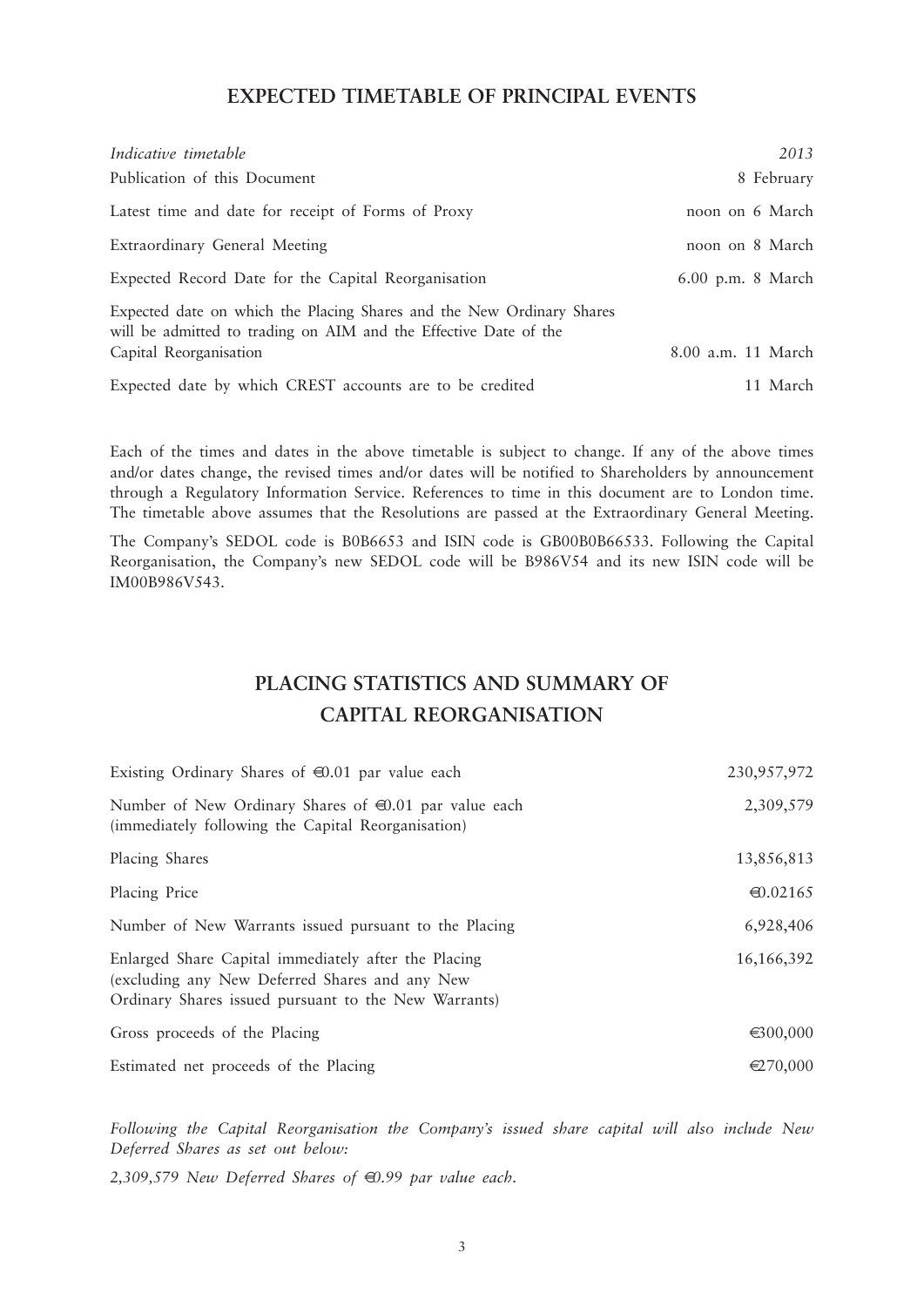## **DEFINITIONS**

The following definitions apply throughout this Circular unless the context requires otherwise:

| "Act"                              | the Companies Act 2006 of the Isle of Man (as amended from time<br>to time)                                                                                                                                                                                                                                                                                    |
|------------------------------------|----------------------------------------------------------------------------------------------------------------------------------------------------------------------------------------------------------------------------------------------------------------------------------------------------------------------------------------------------------------|
| "AIM"                              | the market of that name operated by the London Stock Exchange                                                                                                                                                                                                                                                                                                  |
| "AIM Rules"                        | the AIM rules for companies whose securities are admitted to trading<br>on AIM as published by the London Stock Exchange from time to<br>time                                                                                                                                                                                                                  |
| "Articles"                         | the articles of association of the Company                                                                                                                                                                                                                                                                                                                     |
| "Board" or "Directors"             | the board of directors of the Company, comprising Rory Macnamara,<br>Rupert Cottrell, Philip Scales and Tim Walker as at the date of this<br>Circular                                                                                                                                                                                                          |
| "Capital Reorganisation"           | the reorganisation of the Company's share capital resulting from the<br>consolidation of 100 Existing Ordinary Shares into one new<br>A Ordinary Share of $\in 1.00$ and the subsequent sub-division of each<br>such share into one New Ordinary Share and one New Deferred<br>Share                                                                           |
| "Circular"                         | this document                                                                                                                                                                                                                                                                                                                                                  |
| "Company" or "Carpathian"          | Carpathian plc, a company incorporated and registered in Isle of<br>Man with company number 004145V                                                                                                                                                                                                                                                            |
| "Consolidation"                    | has the meaning given to that term on page 11                                                                                                                                                                                                                                                                                                                  |
| "Deed Poll"                        | the deed entered into, but conditionally upon all of the Resolutions<br>(other than the Resolution to approve the change of name of the<br>Company) being passed at the Extraordinary General Meeting,<br>between the Company (1), Carpathian Holdings sàrl (2) and<br>Carpathian Properties sàrl (3) as is more fully described on page 9<br>of this document |
| "Effective Date"                   | the effective date of the Capital Reorganisation being the date on<br>which the New Ordinary Shares are admitted to trading on AIM and<br>which is expected to occur at 8.00 a.m. on 11 March 2013 (or such<br>later time and date as the Directors may determine)                                                                                             |
| "Enlarged Share Capital"           | the issued ordinary share capital of the Company following the<br>Capital Reorganisation and the Placing                                                                                                                                                                                                                                                       |
| "Existing Ordinary Shares"         | ordinary shares of $\oplus$ .01 each in the capital of the Company in issue                                                                                                                                                                                                                                                                                    |
| "Extraordinary General<br>Meeting" | the extraordinary general meeting of Shareholders convened pursuant<br>to the Notice set out at the end of this Circular for noon on<br>8 March 2013                                                                                                                                                                                                           |
| "Final Dividend"                   | the special dividend of $\bigoplus$ .0225 per share, which was declared on<br>24 January 2013                                                                                                                                                                                                                                                                  |
| "Form of Proxy"                    | the form of proxy accompanying this document for use at the<br>Extraordinary General Meeting                                                                                                                                                                                                                                                                   |
| "FSA"                              | the Financial Services Authority of the United Kingdom                                                                                                                                                                                                                                                                                                         |
| "Group"                            | the Company and its Subsidiaries as at the date of the Extraordinary<br>General Meeting                                                                                                                                                                                                                                                                        |
| "Investing Policy"                 | the proposed investing policy of the Company as required by the<br>AIM Rules and as set out in this Circular                                                                                                                                                                                                                                                   |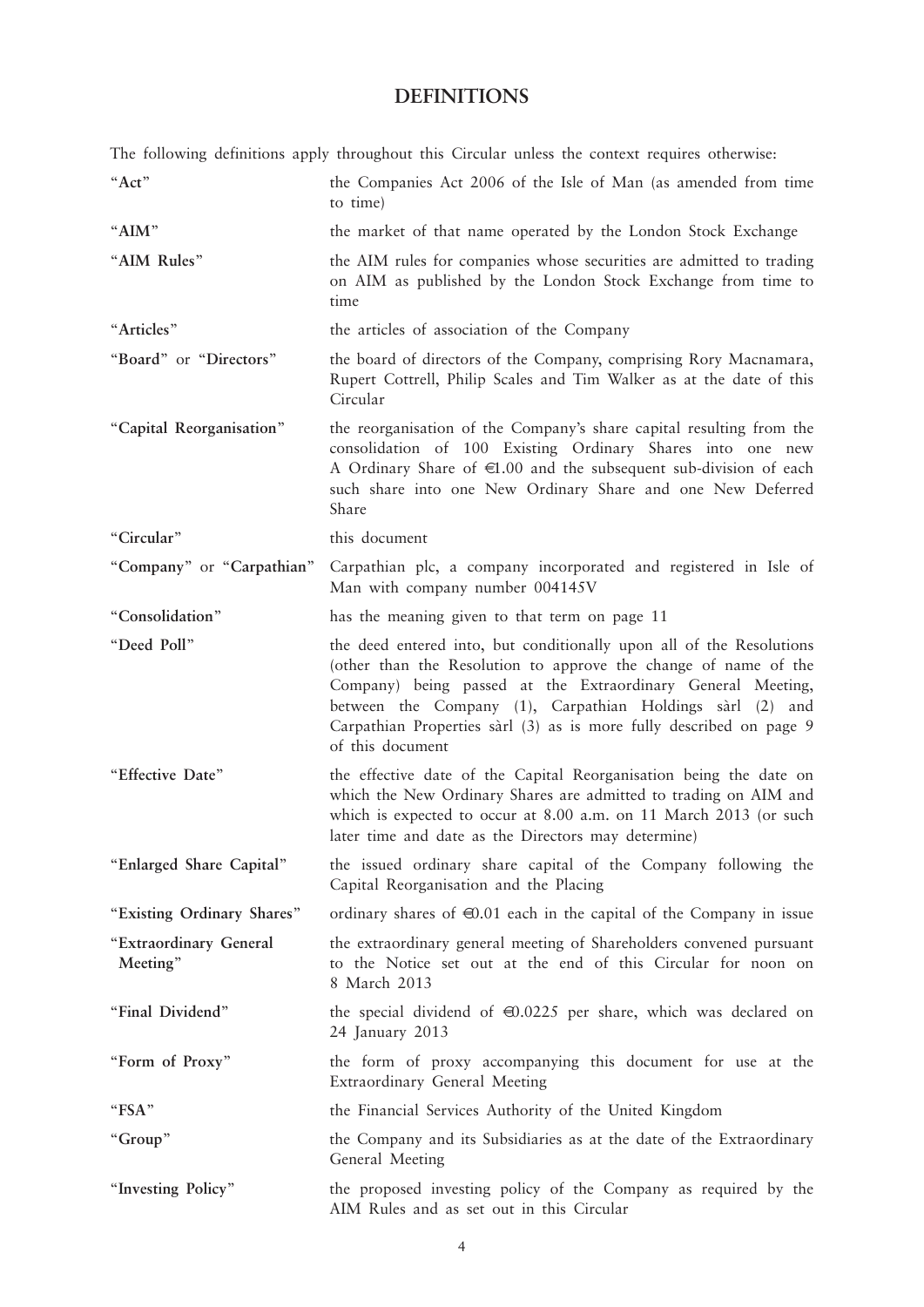| "Libertas"                | Libertas Capital Corporate Finance Limited (Registered in England<br>and Wales with number 04271746) (authorised by the FSA with firm<br>reference number 221364)                                                                                                                                                                                                                           |
|---------------------------|---------------------------------------------------------------------------------------------------------------------------------------------------------------------------------------------------------------------------------------------------------------------------------------------------------------------------------------------------------------------------------------------|
| "London Stock Exchange"   | London Stock Exchange PLC                                                                                                                                                                                                                                                                                                                                                                   |
| "New Deferred Shares"     | the deferred shares of $\bigoplus$ .99 each in the capital of the Company to<br>be created as part of the Capital Reorganisation, the rights attaching<br>to which are summarised on page 11 under the heading "Capital<br>Reorganisation"                                                                                                                                                  |
| "New Ordinary Shares"     | ordinary shares of $\oplus$ .01 each in the capital of the Company<br>resulting from the Capital Reorganisation                                                                                                                                                                                                                                                                             |
| "New Warrants"            | new warrants to subscribe for New Ordinary Shares at the Placing<br>Price, exercisable for 60 months from the date of admission of the<br>New Ordinary Shares                                                                                                                                                                                                                               |
| "Notice"                  | the notice of the Extraordinary General Meeting set out at the end<br>of this document                                                                                                                                                                                                                                                                                                      |
| "Peterhouse"              | Peterhouse Corporate Finance Limited (registered in England and<br>Wales number 02075091) (authorised by the FSA with firm reference<br>number 184761)                                                                                                                                                                                                                                      |
| "Placees"                 | the placees subscribing for the Placing Shares                                                                                                                                                                                                                                                                                                                                              |
| "Placing"                 | the proposed issue of the Placing Shares                                                                                                                                                                                                                                                                                                                                                    |
| "Placing Price"           | $\Theta$ .02165 per New Ordinary Share                                                                                                                                                                                                                                                                                                                                                      |
| "Placing Shares"          | the 13,856,813 New Ordinary Shares proposed to be issued at the<br>Placing Price to the Placees                                                                                                                                                                                                                                                                                             |
|                           |                                                                                                                                                                                                                                                                                                                                                                                             |
| "Proposals"               | the Proposals set out in this Circular including the Capital<br>Reorganisation, the issue of New Ordinary Shares, the adoption of<br>the Investing Policy, and other matters to be considered at the<br>Extraordinary General Meeting                                                                                                                                                       |
| "Proposed Board"          | Mr Nicholas Nelson, Non-executive Chairman and a further<br>Non-executive Director who will be announced prior to the<br>Extraordinary General Meeting and will join the Board following<br>completion and subject to all the Resolutions being passed                                                                                                                                      |
| "Qualifying Shareholders" | a Shareholder whose name appears on the register of members of the<br>Company as at 9.00 a.m. on 8 March 2013                                                                                                                                                                                                                                                                               |
| "Record Date"             | 6.00 p.m. on 8 March 2013 (or such later time as the Directors may<br>determine)                                                                                                                                                                                                                                                                                                            |
| "Resolutions"             | the resolutions, set out in the Notice, to be tabled at the<br>Extraordinary General Meeting and "Resolution" shall be construed<br>accordingly                                                                                                                                                                                                                                             |
| "Shareholders"            | the registered holders of Existing Ordinary Shares                                                                                                                                                                                                                                                                                                                                          |
| "Sub-Division"            | has the meaning given to that term on page 11                                                                                                                                                                                                                                                                                                                                               |
| "Subsidiaries"            | each company which is a "subsidiary" as defined in section 220 of<br>the Act and any other company which is a subsidiary (as so defined)<br>of a company which is itself a subsidiary of such holding company.<br>Unless the context otherwise requires, the application of the<br>definition of "Subsidiary" to any company at any time will apply to<br>the company as it is at that time |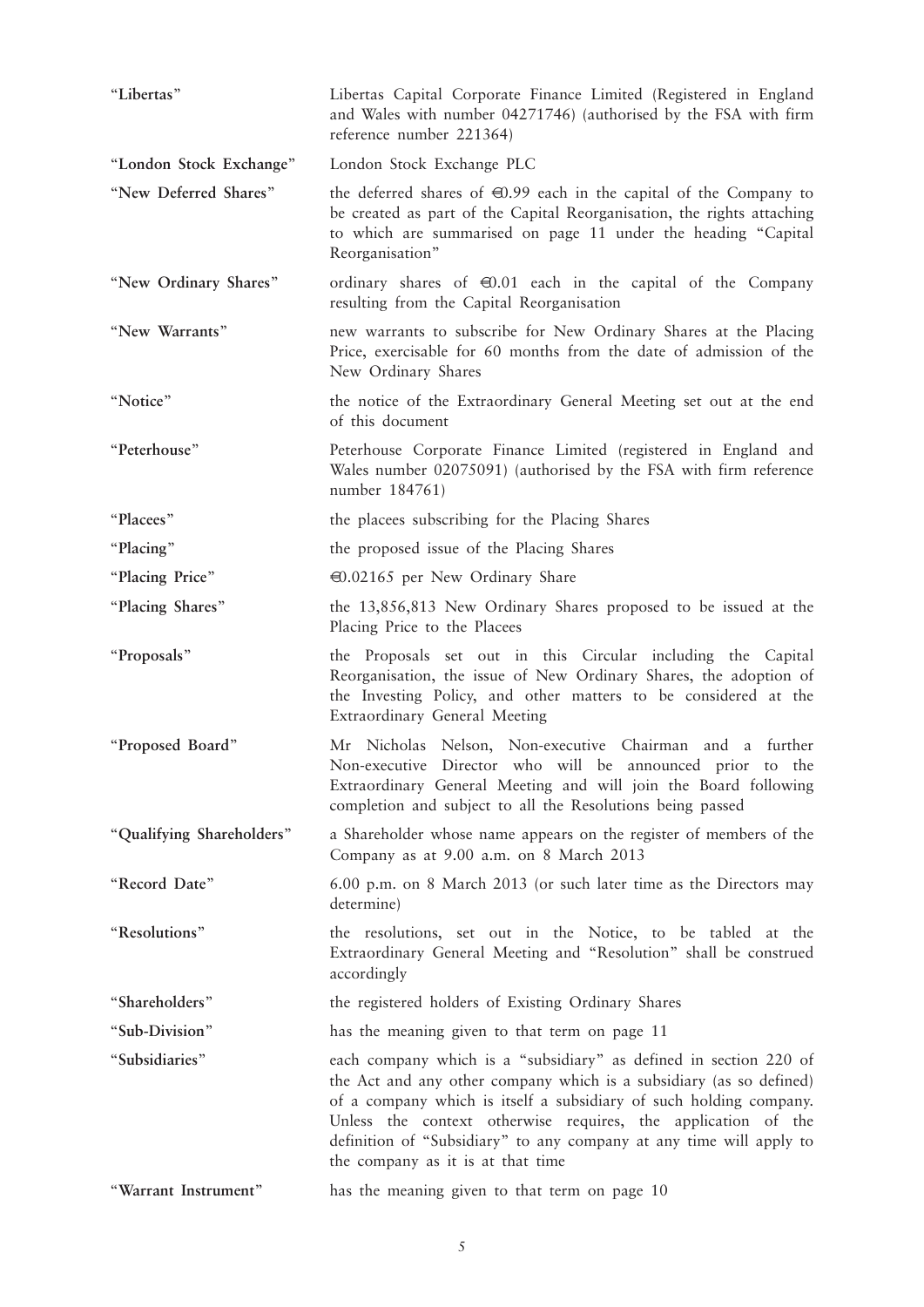## **DIRECTORS, SECRETARY AND ADVISERS**

| <b>Directors</b>                       | Rory Patrick Macnamara, Non-executive Chairman<br>Patrick Rupert Cottrell, Non-executive Director<br>Philip Peter Scales, Non-executive Director<br>Timothy Graham Walker, Non-executive Director |
|----------------------------------------|---------------------------------------------------------------------------------------------------------------------------------------------------------------------------------------------------|
| Proposed New Director                  | Nicholas Nelson, Non-executive Chairman*                                                                                                                                                          |
| Company Secretary                      | Philip Peter Scales                                                                                                                                                                               |
| <b>Registered Office</b>               | <b>IOMA</b> House<br>Hope Street<br>Douglas<br>Isle of Man IM1 1AP                                                                                                                                |
| Nominated Adviser                      | Canaccord Genuity Limited<br>88 Wood Street<br>London EC2V 7QR                                                                                                                                    |
| <b>Broker</b>                          | Peterhouse Corporate Finance Limited<br>31 Lombard Street<br>London EC3V 9BQ                                                                                                                      |
| Legal Adviser<br>as to English law     | Olswang LLP<br>90 High Holborn<br>London WC1V 6XX                                                                                                                                                 |
| Legal Adviser<br>as to Isle of Man law | Cains Advocates Limited<br>Fort Anne<br>Douglas<br>Isle of Man IM1 5PD                                                                                                                            |
| Registrar                              | IOMA Fund and Investment Management Limited<br><b>IOMA</b> House<br>Hope Street<br>Douglas<br>Isle of Man IM1 1AP                                                                                 |
| <b>CREST</b> Agent                     | Computershare Investor Services (Jersey) Ltd<br>Queensway House<br>Hilgrove Street<br>St Helier<br>Jersey JE1 1ES                                                                                 |
| Company's website                      | www.carpathianplc.com                                                                                                                                                                             |

\* A further Non-executive Director will be announced prior to the Extraordinary General Meeting.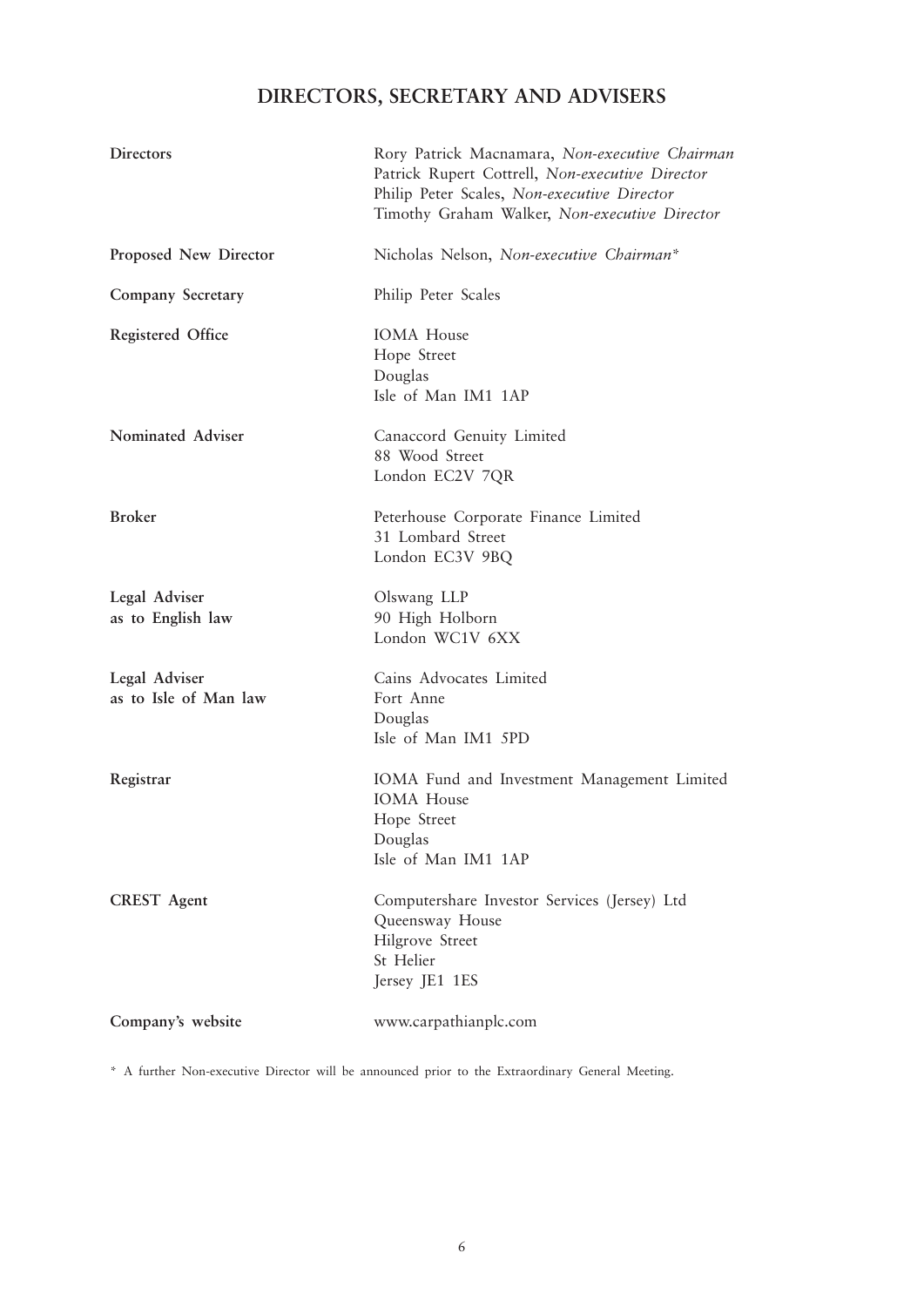## **LETTER FROM THE CHAIRMAN**

## **Carpathian plc**

*(Incorporated and registered in the Isle of Man under the Isle of Man Companies Act 2006 with registered number 004145V)*

Rory Patrick Macnamara, *Non-executive Chairman* Machair Machair and IOMA House Patrick Rupert Cottrell, *Non-executive Director* **Hope Street** Hope Street Philip Peter Scales, *Non-executive Director* Douglas Timothy Graham Walker, *Non-executive Director* Isle of Man

*Directors: Registered Office:* IM1 1AP

8 February 2013

*To all Shareholders*

**Proposals for: Capital Reorganisation Approval of Investing Policy Change of Name Amendments to the Articles Placing of New Ordinary Shares Issue of New Warrants** and **Notice of Extraordinary General Meeting** 

#### **Introduction**

In my statement accompanying the latest interim results published on 28 September 2012, I observed that by the end of 2011 we had successfully delivered the key objectives set out following the conclusion of the strategic review in January 2010. Since 28 September 2012 we have sold the last two property assets (in Riga, Latvia and in Baia Mare, Romania) and concluded settlements of the material outstanding litigation matters with the former Dawnay, Day Group and with Locher in relation to the already-sold Promenada Centre.

It was also announced that any net surplus from sales and other recoveries in 2012, together with cash made available due to the release of any unrealised liabilities, would be distributed to Shareholders before the end of 2012. In particular the Company has recovered all available cash from its Subsidiaries following the settlement of the Locher litigation in Poland. On 24 January 2013, your Board declared the Final Dividend of  $\bigoplus$  0.0225 per share which, subject to implementation of the Proposals, is anticipated to be the last cash dividend declared by the current Board. This Final Dividend will be paid on 15 February 2013.

As a result of the successful implementation of the chosen strategy the Company has no remaining assets of any value which would justify the on going corporate and administrative costs of a listed Group under its present ownership and resources. As indicated at the time of the publication of the interim results, discussions have taken place with a number of parties interested in retaining the admission of the Company's shares to trading on AIM and utilising the Company for other business activities, with a view to affording all Shareholders a means of maintaining a modest investment in the on going Group or to exit entirely, as they should decide. In addition, pursuant to the terms of the Deed Poll, it is intended that the on going Group will remain obliged to ensure that any further cash reserves and accruals relating to the period prior to the Extraordinary General Meeting, which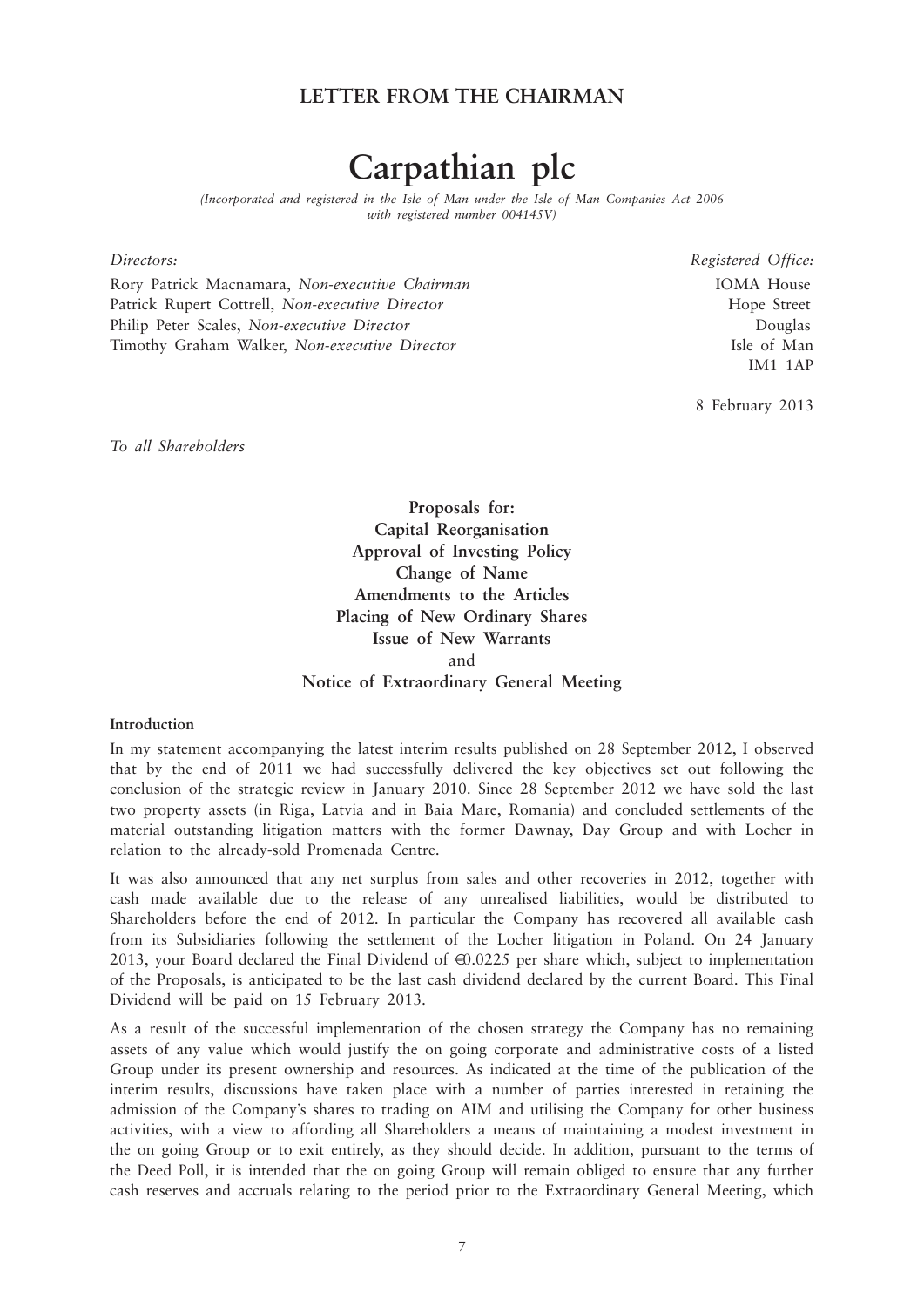are no longer required due to the settlement or discharge of the corresponding liability, will be paid out to the Qualifying Shareholders on the register as at 9.00 a.m. on the date of the Extraordinary General Meeting.

Accordingly, your Board has resolved to put various resolutions to the Shareholders to implement the Proposals which, if duly passed, will achieve those ends. An Extraordinary General Meeting is being convened at which Shareholders will be asked to vote on the Proposals. The Proposals comprise: a reorganisation of the Company's share capital; the adoption of a new Investing Policy; an authority to the Directors to allot New Ordinary Shares; a change of name; amendments to the Articles and an authority to disapply pre-emption rights.

This Circular sets out the background to, reasons for and details of the Proposals and the Extraordinary General Meeting. It also explains why your Board is recommending that you vote in favour of the Resolutions. Shareholders are encouraged to complete their Form of Proxy whether or not they intend to attend the Extraordinary General Meeting and return it as soon as possible, but in any event no later than noon on 6 March 2013.

#### **Background to and Reasons for the Proposals**

The Company was established on 2 June 2005 and its shares were admitted to trading on AIM in July 2005. The Company's objective was to create value by investing in commercial retail property assets in Central and Eastern Europe.

In May 2007 the Company raised further funds and extended the Company's investing strategy to include development activities as well as investment properties.

Following the onset of the financial crisis, the Board implemented a strategic review as announced on 22 October 2008. The Board then explored a range of strategic options with its advisers, including discussions with a variety of potential offerors for the Company. The outcome of the strategic review was announced on 1 May 2009. The Board resolved to pursue an independent future focused on shareholder value. The Company's strategy was to remain focused on preserving value until a return of liquidity and transaction activity enabled value realisation to occur. The strategy adopted aimed to maximise the distribution of cash proceeds from disposals to Shareholders.

Since that announcement, the Company focused on assets in which equity value existed or could be created. Non-core assets were returned to the lending banks where and when possible. Disposals were effected as soon as practicable.

The Board declared a dividend of  $\bigoplus$ , 04 per share in December 2009 and, since that date, has effected returns of cash of  $\bigoplus$ .25 per share in October 2011 and  $\bigoplus$ .12 per share in January 2012. The Final Dividend is also to be paid to Shareholders on 15 February 2013.

As a result, the Company's strategy has been executed. The Company still has 15 direct and indirect subsidiaries, most of which are in some form of solvent liquidation, merger or transfer process. Prudent reserves have already been made to deal with all of those processes. In addition, the local boards of directors have made prudent reserves, accruals and provisions for all known actual and contingent liabilities, including outstanding litigation matters remaining in Poland and Romania where the relevant subsidiary remains within the Group. It is likely that the amount of these provisions will prove over time to be excessive, and part of such provisions may therefore become available for further payment to Qualifying Shareholders. This payment will not be characterised as a dividend, but will be covenanted to be paid (if it arises) by the immediate subsidiary holding companies of the Company in Luxembourg in accordance with the terms of the Deed Poll. It is not possible to predict with any certainty what that payment may amount to, but the scale of the total provisions for such contingent liabilities throughout the Subsidiaries amounts to less than €1.9 million.

The Board considered proposing an orderly realisation of the Company's remaining assets through a members' voluntary liquidation. However, a number of parties were identified which had an interest in continuing the existence of the Company and its trading on AIM, albeit with a wholly new Investing Policy.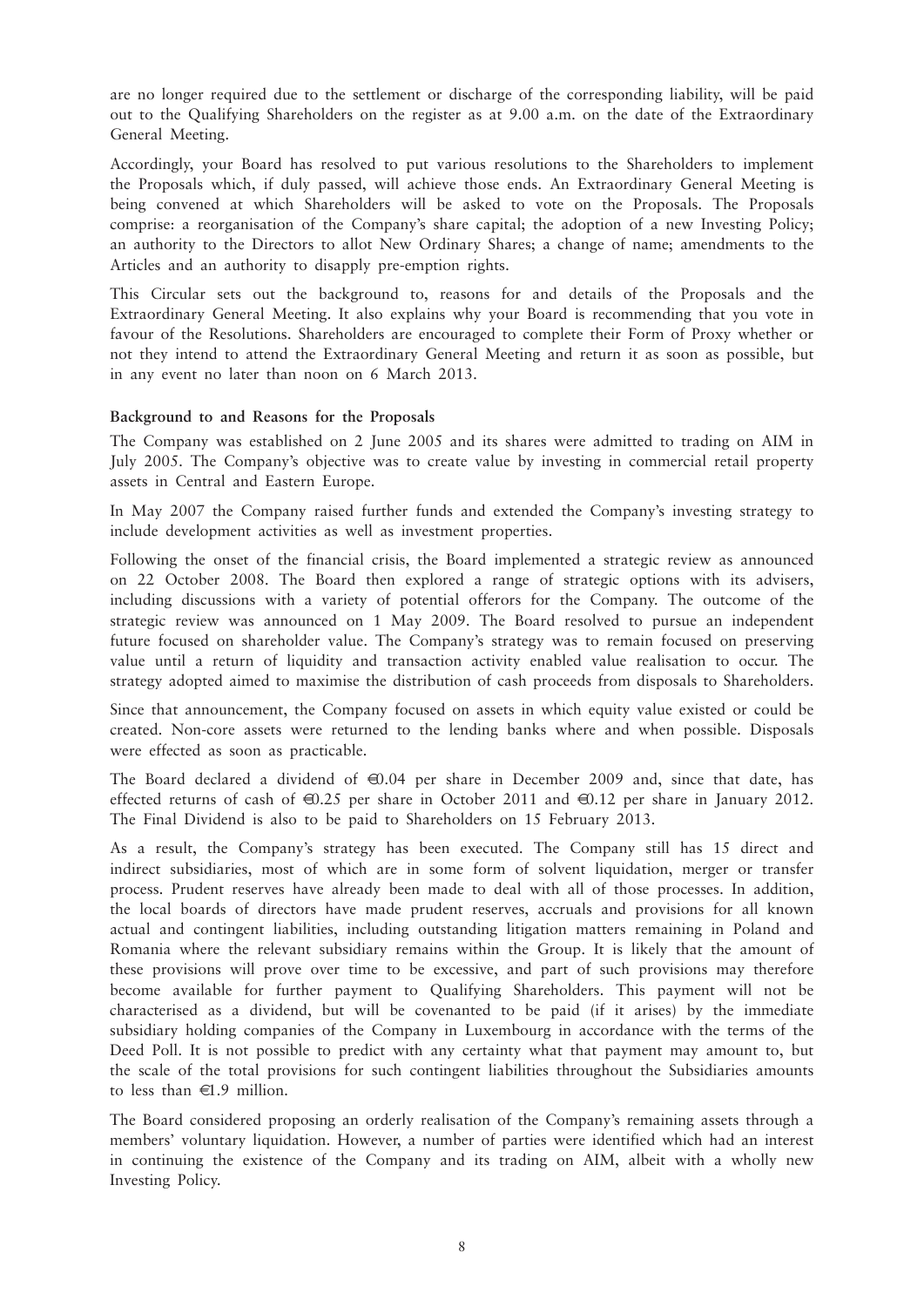The Board has concluded that the Proposals may enable it to effect a slightly larger distribution than would otherwise be the case and enable Shareholders either to retain an interest in the Company (subject to dilution as a result of the Placing and pursuant to the New Warrants) or to sell their shares (after receiving the Final Dividend) on the basis described below. Whether or not Shareholders sell their shares on the basis described below, Qualifying Shareholders shall remain entitled in accordance with the terms of the Deed Poll to any future payments under the arrangements described above resulting from the release of over-provisions.

Accordingly, the Board has concluded that the Proposals offer greater flexibility for Shareholders and are therefore in the best interest of Shareholders and the Company.

Consequently, the Company is issuing this Circular to Shareholders setting out the background to and the reasons for the Proposals and, where appropriate, seeking Shareholders' approval. A Notice convening an Extraordinary General Meeting for noon on 8 March 2013 at IOMA House, Hope Street, Douglas Isle of Man IM1 1AP to consider the Resolutions, is accordingly set out at the end of this Circular.

Peterhouse has conditionally raised  $\in 300,000$  before expenses by way of a subscription by Placees for 13,856,813 New Ordinary Shares at a price of €0.02165 per share and the issue of one New Warrant for every two New Ordinary Shares held by the Placees. The Placing is conditional on admission of the Placing Shares to trading on AIM, lifting of the suspension of the Company's shares to trading on AIM and on approval of all of the Resolutions (other than the Resolution to change the name of the Company).

The proceeds of the Placing will be used to implement the Company's new Investing Policy, further details of which are set out below.

It is proposed that, should the Proposals be approved, Rory Macnamara, Rupert Cottrell, Philip Scales and Tim Walker will resign as Directors following the conclusion of the Extraordinary General Meeting and the Proposed Directors will join the Board in their place.

#### **Deed Poll**

As described above, Carpathian still has a number of direct and indirect Subsidiaries. The Group no longer owns any property assets, and most of the Subsidiaries are in the course of solvent liquidation, merger or disposal for a nominal sum. The portfolio manager, Carpathian Asset Management Limited, has been engaged by the wholly owned Luxembourg Subsidiary of the Company, Carpathian Properties sàrl, to assist, *inter alia*, with the process of carrying out such liquidations, mergers or disposals. However, cash has been retained within the Group's Luxembourg holding companies and certain of the Company's other Subsidiaries in respect of certain activities or contingent liabilities. It cannot be predicted with certainty whether all of this cash will be required to meet the cost of all of those activities and liabilities.

Consequently the Company, Carpathian Holdings sàrl and Carpathian Properties sàrl have entered into the Deed Poll. The Deed Poll provides for any amounts received by the Company and/or those Luxembourg Subsidiaries from other Subsidiaries of the Company (less costs incurred in connection with the solvent liquidation of the Subsidiaries) to be paid out to the Qualifying Shareholders.

Payments are due to be made by Carpathian Properties sàrl at six monthly intervals with the first payment being due on the six month anniversary of the Extraordinary General Meeting save that: (i) if the amount payable exceeds  $\epsilon$ 500,000 the payment is accelerated; (ii) if on a payment date, the amount payable would be less than  $\in 100,000$  then payment may be deferred and rolled forward to the next payment date; and (iii) if, the directors of Carpathian Properties sàrl, acting reasonably, determine that the amount payable will not at any time in the future exceed  $\in 100,000$  then Carpathian Properties sàrl may make a final payment equal to the amount then payable and shall not be obliged to make any further payments. The payment obligations of Carpathian Properties sàrl are guaranteed under the Deed Poll by the Company and may be enforced by Qualifying Shareholders that hold, in aggregate, more than 25 per cent. of the Existing Ordinary Shares as at 9.00 a.m. on the date of the Extraordinary General Meeting.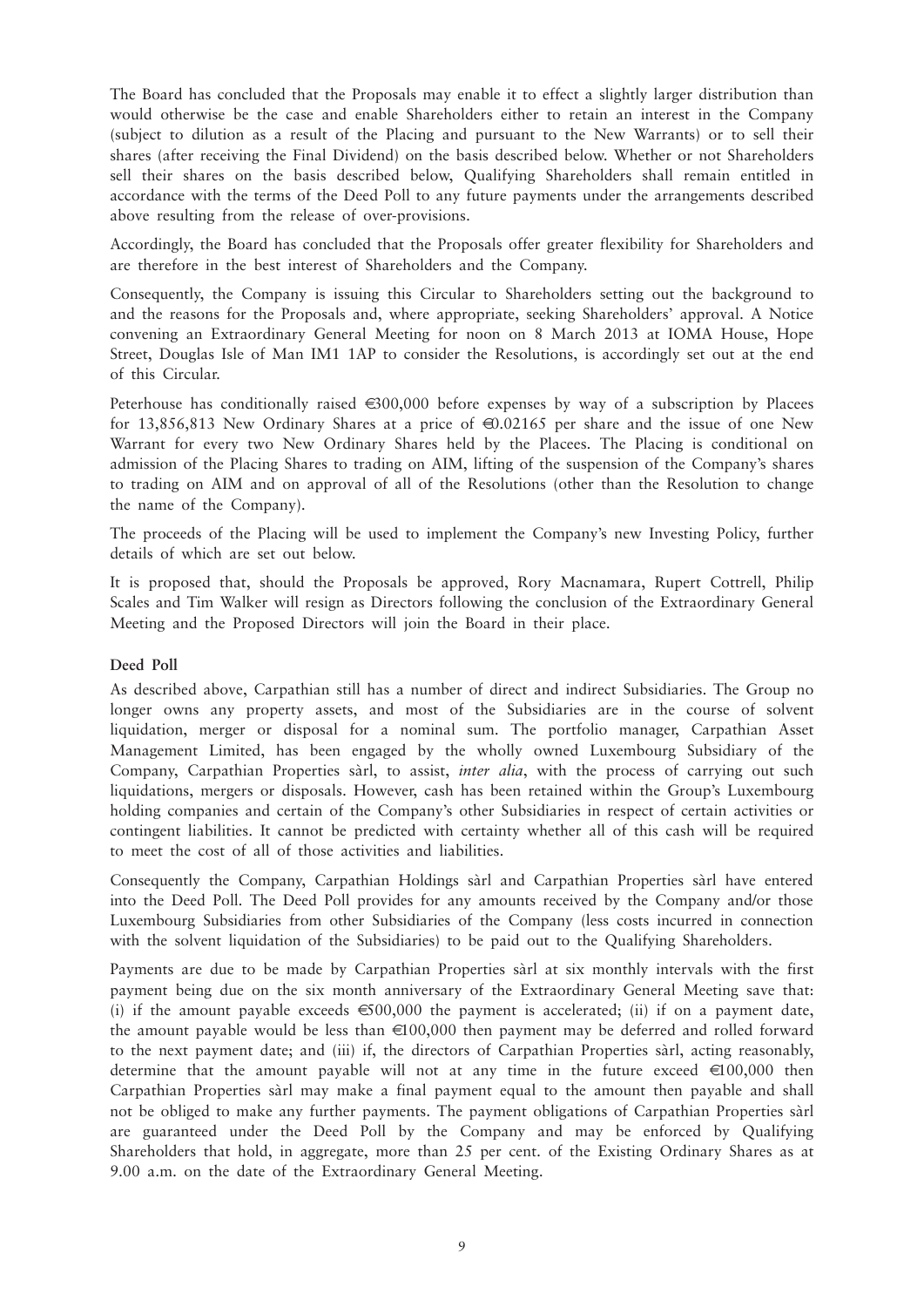Since the Qualifying Shareholders entitled to payments under the Deed Poll may or may not own shares in the Company at the time of the payment, the payment will not be structured as a dividend but will simply be a contractual payment paid to the Qualifying Shareholders. **Any Shareholder who is in any doubt as to his, her or its tax position in relation to payments to be made under the Deed Poll should consult an appropriate professional adviser.** The Deed Poll is conditional upon the Resolutions (other than the Resolution to approve the change of name of the Company) being passed.

A copy of the Deed Poll will be available for inspection at the Extraordinary General Meeting and will be made available on the Company's website at www.carpathianplc.com and shall continue to be made available on the Company's website following the Extraordinary General Meeting.

#### **The Placing and Appointment of Broker**

Peterhouse has been appointed as Broker to the Company in relation to the Placing and, subject to the passing of all of the Resolutions (other than the Resolution to approve the change of name of the Company), Peterhouse will be appointed Broker to the Company, Libertas will be appointed Nominated Adviser and Canaccord Genuity Limited will step down as Nominated Adviser and Broker.

As announced on 8 February 2013, Peterhouse has conditionally raised  $\epsilon$ 300,000 before expenses through the subscription of 13,856,813 New Ordinary Shares at a price of  $\bigoplus$ ,02165 per share. The Placing is conditional on admission of the Placing Shares, lifting of the suspension of the Company's shares to trading on AIM and on approval of all of the Resolutions (other than the Resolution to approve the change of name of the Company). This funding will be made available to the Company to provide it with general working capital and to enable the Company to take initial steps to implement its Investing Policy.

Application will be made for the Placing Shares to be admitted to trading on AIM and it is expected that admission will take place at 8.00 a.m. on 11 March 2013.

#### **New Warrants**

In connection with the Placing, it is proposed that the Company enter into a warrant instrument (the "**Warrant Instrument**") pursuant to which the Company will issue 6,928,406 New Warrants in aggregate (representing one New Warrant to each Placee for every two New Ordinary Shares held by that Placee). Entry into the Warrant Instrument is conditional on admission of the Placing Shares, lifting of the suspension of the Company's shares to trading on AIM and on approval of all of the Resolutions (other than the Resolution to approve the change of name of the Company).

The New Warrants held by a Placee may be exercised by that Placee at any time within 60 months of the admission of the Placing Shares and shall entitle the Placee to be issued with one New Ordinary Share for each New Warrant exercised, subject to payment of an amount equal to the Placing Price for each New Warrant exercised. The New Warrants will not be admitted to trading on AIM.

Following completion of the Placing and the Capital Reorganisation, the Placees will, in aggregate, hold approximately 86 per cent. of the Enlarged Share Capital (excluding, for these purposes, any New Deferred Shares or any New Ordinary Shares issued pursuant to the New Warrants).

#### **Sale of New Ordinary Shares to Peterhouse**

Should any Shareholder wish to sell its investment in the Company, it may do so by notifying Peterhouse within 30 days of the date of this Circular. Peterhouse has agreed to arrange the execution of a sale of any New Ordinary Shares (created following the completion of the Capital Reorganisation) held by any Shareholder wishing to sell the same to its clients for  $\text{\textcircled{0.02165}}$  per New Ordinary Share. This sale facility effectively values the whole of the Existing Shares, prior to the Placing, at approximately  $\epsilon$ 50,000.

Alternatively, Shareholders are free to retain their New Ordinary Shares or sell them in the market as they see fit. Qualifying Shareholders will remain entitled to any payments under the Deed Poll irrespective of whether they continue to hold their New Ordinary Shares.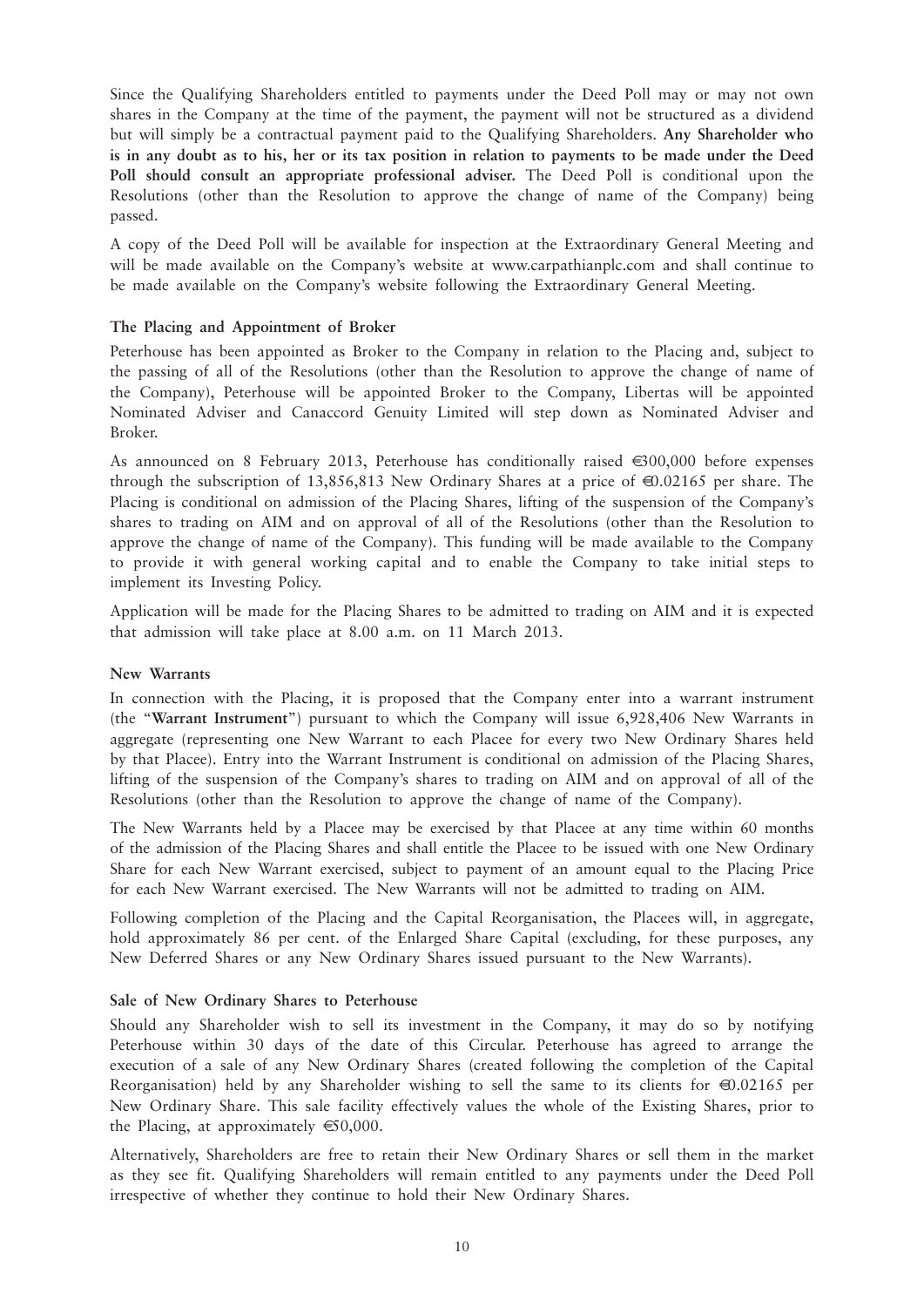Any Shareholder wishing to take advantage of the above sale facility should contact Peterhouse directly on 020 7469 0933 or 020 7469 0936.

#### **Change of Name**

Subject to Shareholders' approval by way of ordinary resolution, it is proposed that the name of the Company be changed to Adams Plc. Resolution 5 is proposed for the purposes of obtaining Shareholders' approval for the proposed name change.

If the Resolution to approve the change of name of the Company is passed at the Extraordinary General Meeting, the Company will apply to change its AIM symbol to ADA.L and its website address will be changed following the Extraordinary General Meeting.

#### **Proposed Board**

Following completion of the Capital Reorganisation and the Placing, and subject to all the Resolutions being passed, Rory Macnamara, Rupert Cottrell, Philip Scales and Tim Walker intend to resign from the Board and waive all claims (if any) they may have against the Company.

It is proposed that following the Extraordinary General Meeting, Nicholas Nelson will join the Board as Non-executive Chairman. The Company expects to announce, prior to the Extraordinary General Meeting, a proposed Non-executive Director who will join the Board following the Extraordinary General Meeting and subject to all the Resolutions being passed. The Company will make an announcement to the market accordingly.

#### *Nicholas Nelson (Non-executive Director – aged 48)*

Nicholas is a senior employee at Cubitt Consulting and has worked in corporate communications for 10 years, prior to which he spent his early career in market making, stockbroking and investment management. He has a close working knowledge of the stock market and has assisted on several AIM flotations. He has held directorships with a number of quoted companies, the most recent AIM company being dotDigital Group Plc from which he resigned in January 2012. Nicholas is Chairman of ISDX quoted Rare Minerals Plc, an investment company in the minerals sector.

#### **Capital Reorganisation**

It is necessary to undertake the Capital Reorganisation to enable the issue of the Placing Shares.

The Company's existing issued ordinary share capital comprises 230,957,972 ordinary shares of €0.01. Resolution 1 to be proposed at the Extraordinary General Meeting proposes that every 100 of the Existing Ordinary Shares of the Company held on the Record Date be consolidated into one new A ordinary share of €1.00 (the "**Consolidation**") which in turn is then sub-divided pursuant to Resolution 2 into one New Ordinary Share with a par value of  $\bigoplus$  0.01 and one New Deferred Share with a par value of €0.99 (the "**Sub-Division**").

In accordance with article 12.1 of the Articles, any fractions of A ordinary shares created by the Consolidation will be aggregated and sold for the benefit of the Company prior to the Sub-Division.

The New Ordinary Shares will continue to carry the same rights as attached to the Existing Ordinary Shares. Application will be made for the New Ordinary Shares to be admitted to trading on AIM and it is expected that admission will take place at 8.00 a.m. on 11 March 2013, whereupon the Capital Reorganisation will become effective.

#### **New Deferred Shares**

The New Deferred Shares will not entitle the holder thereof to receive notice of or attend and vote at any general meeting of the Company or to receive a dividend or other distribution or to participate in any return on capital on a winding up other than the nominal amount paid on such shares following a substantial distribution to holders of ordinary shares in the Company. Subject to the passing of the Resolutions, the Company will have the right to purchase all the issued New Deferred Shares from all Shareholders for an aggregate consideration of one euro cent. As such, the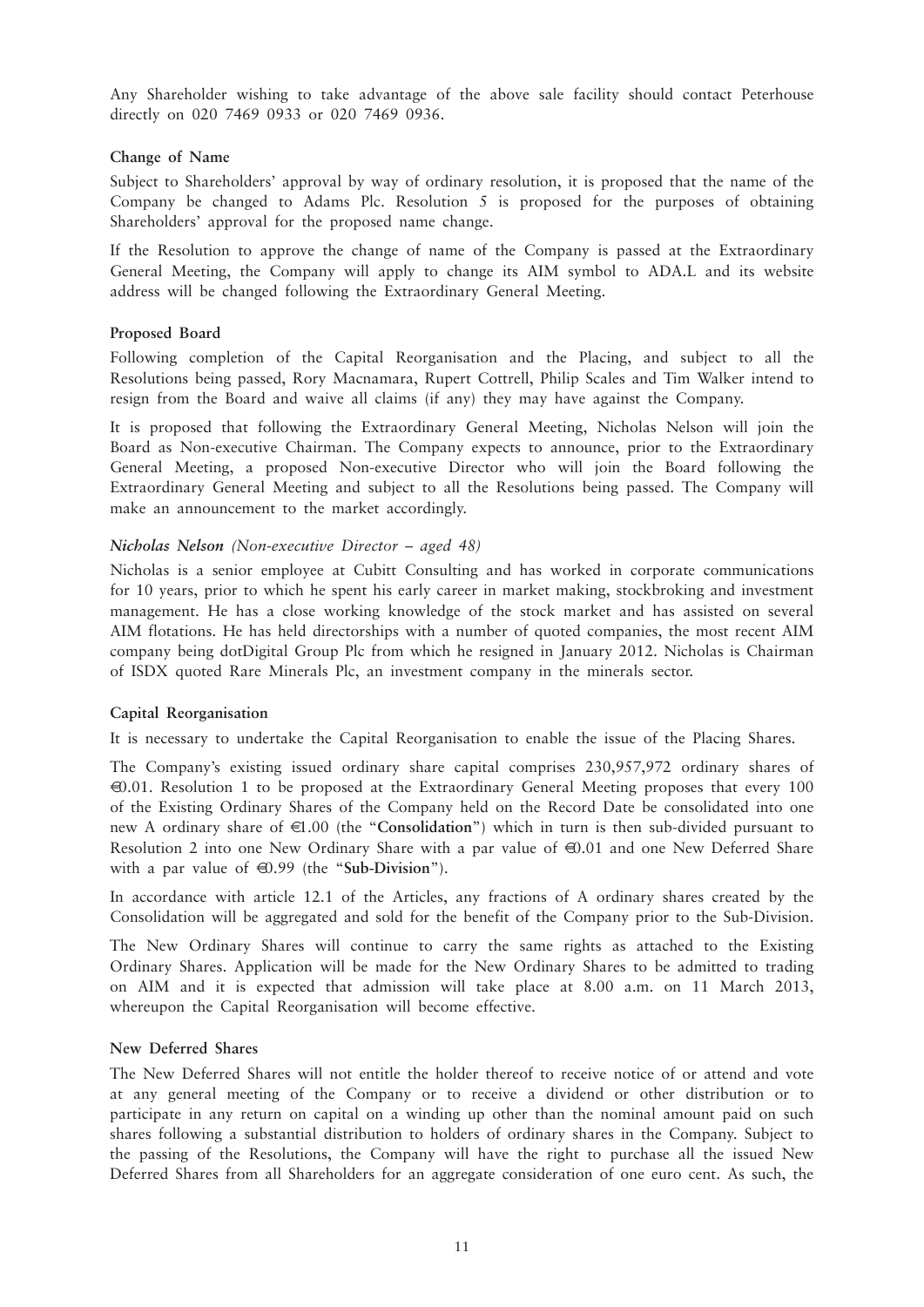New Deferred Shares effectively have no value. Share certificates will not be issued in respect of the New Deferred Shares.

It is proposed that the Articles of Association of the Company be amended to reflect the rights attaching to the New Deferred Shares and the removal of references to B, C and D shares, which are no longer relevant to the Company. A copy of the amended Articles of Association will be available for inspection at the Extraordinary General Meeting and will be made available on the Company's website at www.carpathianplc.com. The practical effect of this change, if implemented, will be that each Shareholder will receive one New Ordinary Share and one New Deferred Share for every 100 Existing Ordinary Shares held by it.

#### **Issue of New Ordinary Shares**

To enable the Proposals to be implemented (including to allow the Proposed Board to issue New Ordinary Shares pursuant to, and following, the Placing, and pursuant to the exercise of the New Warrants) the Board is seeking authorisation to allot New Ordinary Shares on a non pre-emptive basis up to an aggregate par value of  $\in 219,399.59$ , representing the amount required to effect the Placing and the exercise of the New Warrants, plus an additional  $\in$ 1,547.40 (representing approximately 5 per cent. of the nominal value of the issued share capital as enlarged by the Placing and on the basis that the New Warrants are exercised in full).

#### **New Investing Policy**

Resolution 3 to be proposed at the Extraordinary General Meeting proposes the adoption of the new Investing Policy.

The Proposed Board intend initially to seek to acquire a direct and/or an indirect interest in projects and assets in the biotechnology sector, however they will consider opportunities in the wider technology sector as well as opportunities that may arise in other sectors. The Company will focus on opportunities in UK or Europe but will consider possible opportunities anywhere in the world.

It is believed that an opportunity exists to acquire and consolidate holdings in Small and Medium sized Enterprises (SME's) operating in these sectors, with the intention of creating value for shareholders. Initially, the Company's focus will be searching for companies where there may be a number of opportunities to acquire interests in undervalued or pre-commercialisation technologies which when applied produce cost savings or revenue enhancement for customers. Early acquisition of these innovative technologies should provide maximum returns for shareholders.

The Proposed Board sees this sector as having considerable growth potential for the foreseeable future and many of the prospects they have identified are in this sector. The Proposed Board will focus on early stage investments and believe that any investment target will have at least one of four key components: a strong management team; an innovative product proposal; revenue enhancing or cost saving capabilities; and high growth potential.

The Company may invest by way of purchasing quoted shares in appropriate companies, outright acquisition or by the acquisition of assets, including the intellectual property, of a relevant business, or by entering into partnerships or joint venture arrangements. Such investments may result in the Company acquiring the whole or part of a company or project (which in the case of an investment in a company may be private or listed on a stock exchange, and which may be pre-revenue), and such investments may constitute a minority stake in the company or project in question. The Company will not have a separate investment manager.

The Company may be both an active and a passive investor depending on the nature of the individual investments. The Proposed Board will place no minimum or maximum limit on the length of time that any investment may be held and therefore a short term disposal of any investments cannot be ruled out.

The Proposed Board will however ensure that any investments meet strict due diligence criteria and the primary focus will be on companies post viability testing phase, to mitigate risk associated with early stage investment. This will not preclude the Company from considering investments in suitable projects in other regions and sectors where there are high-growth opportunities. The Proposed Board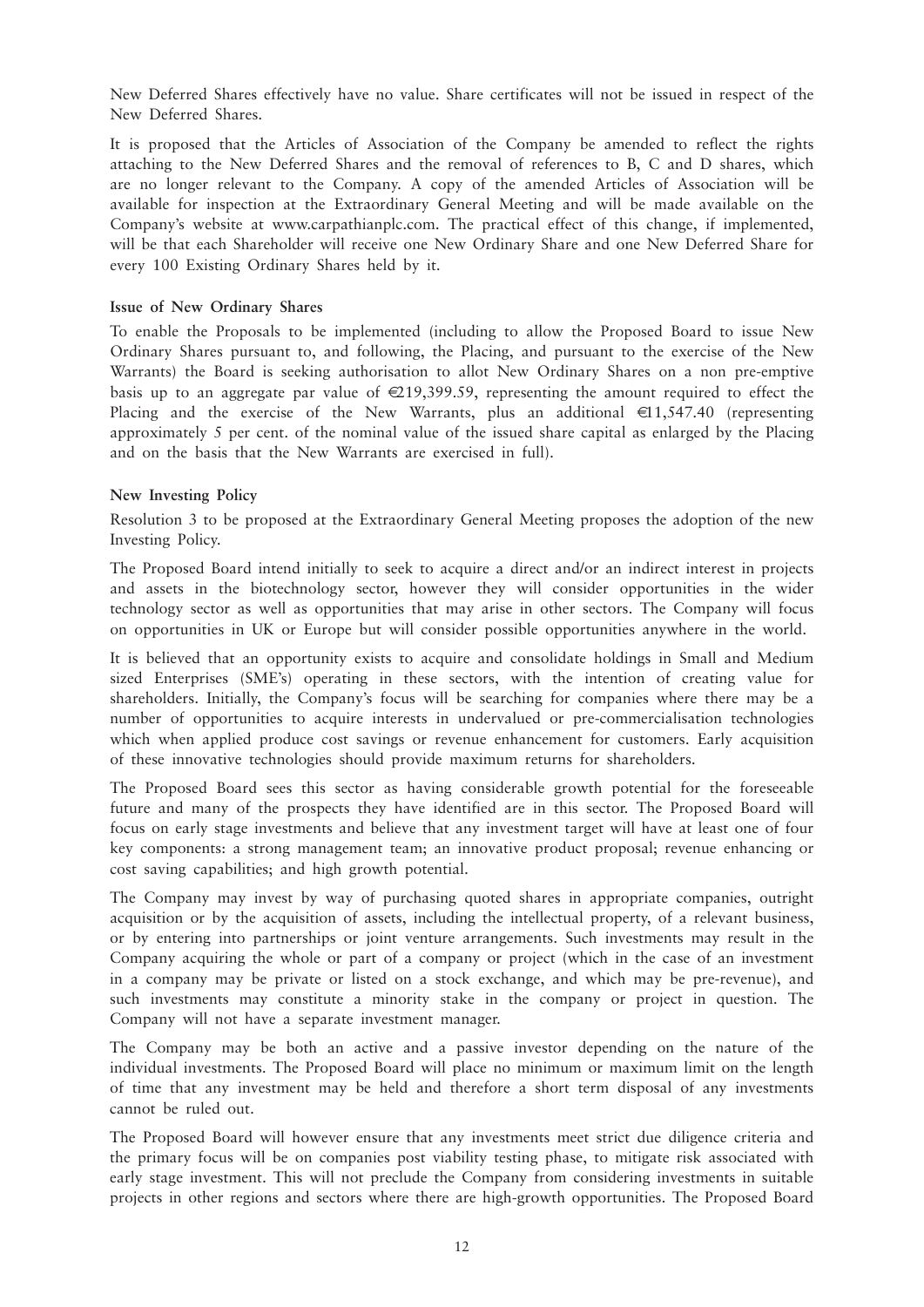believes that their extensive network of contacts will assist them in the identification, evaluation and funding of suitable investment opportunities. When necessary, other external professionals will be engaged to assist in the due diligence of prospective opportunities. The Proposed Board will also consider appointing additional directors with relevant experience if the need arises.

There will be no limit on the number of projects into which the Company may invest, and the Company's financial resources may be invested in a number of propositions or in just one investment, which may be deemed to be a reverse takeover pursuant to Rule 14 of the AIM Rules.

The Proposed Board believes that the status of the Company as an Investing Company will enable it to fund investments or acquisitions using a mixture of cash, equity and/or debt and intend to actively monitor these investments.

The Directors confirm that, as required by the AIM Rules, they will at each annual general meeting of the Company seek shareholder approval of its Investing Policy.

Following on from adopting an Investing Policy, the Company will be required to make an acquisition or acquisitions which constitute a reverse takeover under the AIM Rules or otherwise implement its Investing Policy within 12 months of the Extraordinary General Meeting, failing which the Company's shares would then be suspended from trading on AIM. If the Investing Policy has not been implemented within 18 months of the Extraordinary General Meeting the admission to trading on AIM of the Company's shares would be cancelled and the Directors will convene a general meeting of the shareholders to consider whether to continue seeking investment opportunities or to wind up the Company and distribute any surplus cash back to shareholders.

The Company intends to deliver shareholder returns principally through capital growth rather than capital distribution via dividends. **Given the nature of the Company's Investing Policy, the Company does not intend to make regular periodic disclosures or calculations of net asset value.**

#### **Certificates**

No new share certificates will be issued as a result of the Company's name change or Capital Reorganisation. Nor will share certificates be issued in respect of the New Deferred Shares.

#### **Extraordinary General Meeting**

The Notice convening the Extraordinary General Meeting at which the Resolutions will be proposed is set out at the back of this Circular. A summary of the Resolutions is set out below. Please note that unless all of the Resolutions (other than the Resolution to approve the change of name of the Company) are passed the Proposals outlined in this Circular will not proceed.

#### **Ordinary Resolutions**

Resolution 1, which will be proposed as an ordinary resolution, seeks approval for the Consolidation.

Resolution 2, which will be proposed as an ordinary resolution, seeks approval for the Sub-Division.

Resolution 3, which will be proposed on an ordinary resolution, seeks approval for the new Investing Policy.

Resolution 4, which will be proposed as an ordinary resolution, seeks to grant the Directors of the Company authority to allot New Ordinary Shares in the capital of the Company. To enable the Placing Shares to be issued pursuant to the Placing, the Company is seeking authorisation for the Directors to exercise the powers of the Company to allot New Ordinary Shares up to an aggregate par value of €284,834.85. This includes the amount required to effect the Placing and on the basis that the New Warrants are exercised in full, plus a further one third of the issued share capital of the Company (as increased by the Placing and on the basis that the New Warrants are exercised in full). Such authority is to expire at the conclusion of the next annual general meeting of the Company or the date which is 15 months after the date of the passing of the resolution, whichever is the earlier.

Resolution 5, which will be proposed as an ordinary resolution, seeks approval to change the name of the Company to Adams Plc.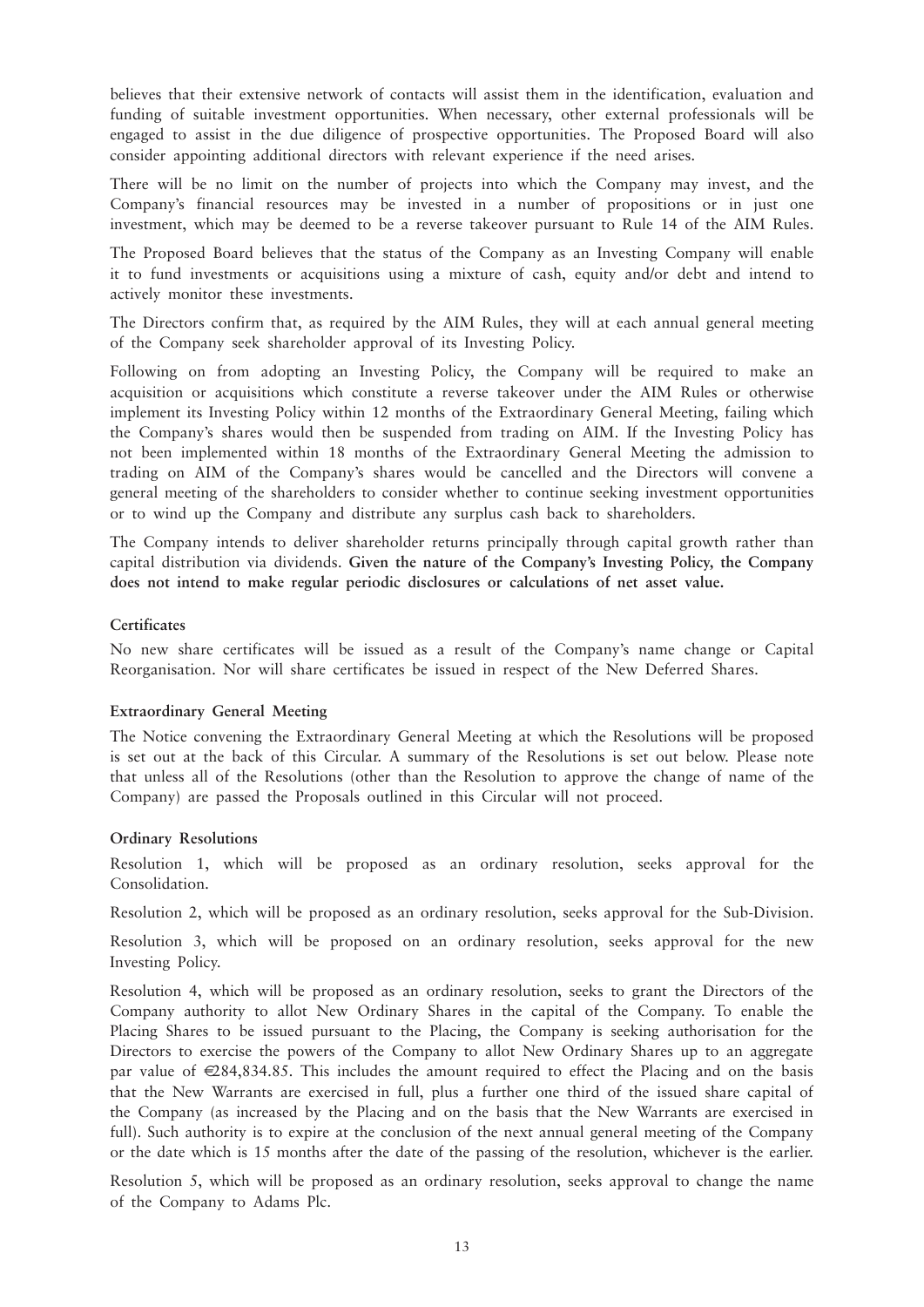#### **Special Resolutions**

Resolution 6, which will be proposed as a special resolution, seeks approval for amendments to the Articles.

Resolution 7, which will be proposed as a special resolution, seeks to disapply the pre-emption provisions of the Company's Articles in respect of the allotment for cash of New Ordinary Shares pursuant to the Placing and the Warrant Instrument and up to an additional aggregate par value of €11,547.40, representing 5 per cent. of the Company's issued ordinary share capital (as increased by the Placing and on the basis that the New Warrants are exercised in full), such disapplication to expire on the same date as the expiration of any authority given in terms of Resolution 4.

#### **Action to be taken**

Shareholders will find a Form of Proxy enclosed for use at the Extraordinary General Meeting. Whether or not you intend to be present at the Extraordinary General Meeting, you are requested to complete and return the Form of Proxy in accordance with the instructions printed thereon as soon as possible. To be valid, completed Forms of Proxy must be received at the Company's CREST Agent, Computershare Investor Services (Jersey) Ltd, c/o The Pavilions, Bridgwater Road, Bristol BS99 6ZY not later than noon on 6 March 2013, being 48 hours before the time appointed for holding the Extraordinary General Meeting. Completion of the Form of Proxy will not preclude you from attending and voting at the Extraordinary General Meeting in person if you so wish.

#### **Recommendation**

The Directors consider the Proposals to be in the best interests of the Company and the Shareholders. The Directors believe that the Company remaining on AIM and having a new investment strategy enables Shareholders to retain the possibility of achieving further value from the Company in the future. As an alternative, the sale facility provided by Peterhouse (see page 10 of this document) enables Shareholders to sell their shares for a known amount if they so prefer. The Directors therefore recommend that you vote in favour of the Resolutions as they intend to do themselves in respect of their shareholdings totalling 200,000 Existing Ordinary Shares representing approximately 0.04 per cent. of the Company's existing share capital. The Directors have received irrevocable undertakings to vote in favour of the Resolutions from Weiss Asset Management L.P. on 24 January 2013 in respect of its beneficial Shareholding of 46,621,232 Existing Ordinary Shares, and Laxey Partners Limited on 28 January 3013 in respect of its Shareholding of 69,281,742 Existing Ordinary Shares, together representing approximately 50.18 per cent. of the Company's existing share capital.

Yours faithfully,

**Rory Macnamara** *Chairman*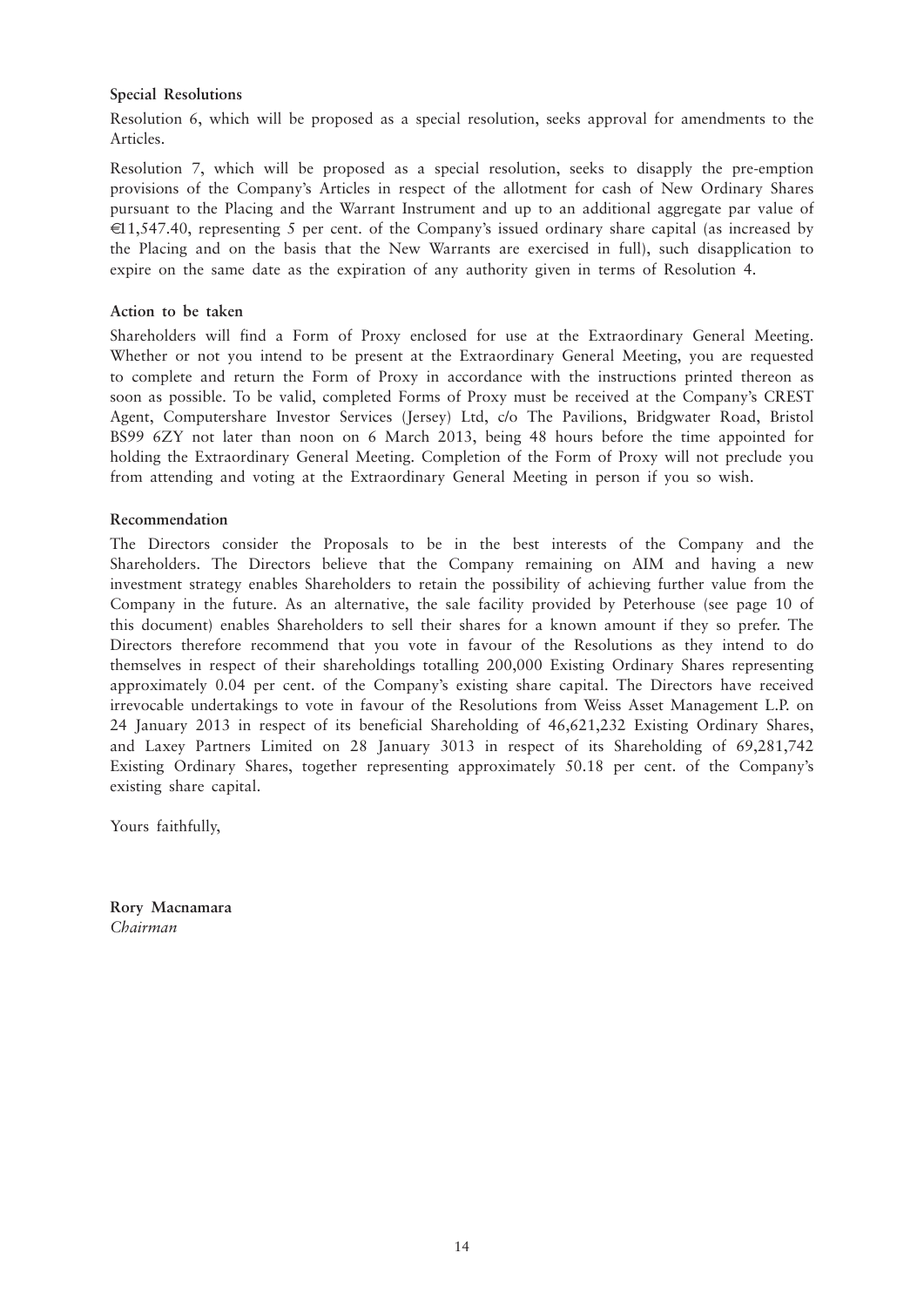### **NOTICE OF EXTRAORDINARY GENERAL MEETING**

## **Carpathian plc**

*(Incorporated and registered in the Isle of Man under the Isle of Man Companies Act 2006 with registered number 004145V)*

NOTICE IS HEREBY GIVEN that an Extraordinary General Meeting of the members of the Company will be held at IOMA House, Hope Street, Douglas, Isle of Man IM1 1AP on 8 March 2013 at noon to consider and, if thought fit, pass the following resolutions, resolutions numbered 1 to 5 (inclusive) being proposed as ordinary resolutions and resolutions 6 and 7 being proposed as special resolutions.

#### **ORDINARY RESOLUTIONS**

- 1. That, subject to and conditional upon the passing of Resolutions 2, 3, 4, 6 and 7, every 100 ordinary shares of €0.01 each in the capital of the Company (the "**Ordinary Shares**") in issue at the close of business on 7 March 2013 or such other time and date as the Directors of the Company (the "**Directors**") may determine be consolidated into one ordinary share of €1.00 each (each an "**A Ordinary Share**"), such share having the same rights and being subject to the same restrictions (save as to par value) as the existing Ordinary Shares as set out in the Company's articles of association for the time being (the "**Consolidation**"), provided that, in accordance with article 12.1(a) of the Company's articles of association, no member shall be entitled to a fraction of an A Ordinary Share and all fractional entitlements arising out of the Consolidation (including, without limitation, those arising by reason of there being fewer than 100 Ordinary Shares in any holding to consolidate) shall be aggregated together and the number of A Ordinary Shares so arising (including any remaining fractions of an A Ordinary Share) shall be sold in accordance with the Company's articles of association.
- 2. That, subject to and conditional upon the passing of Resolutions 1, 3, 4, 6 and 7, immediately following the Extraordinary General Meeting each existing A Ordinary Share of  $\in 1.00$  in the capital of the Company be sub-divided into one ordinary share of €0.01 each (the "**New Ordinary Shares**") and one deferred share of €0.99 each (the "Deferred Shares"), the New Ordinary Shares having the same rights and being subject to the same restrictions as the former Ordinary Shares as are set out in the Company's articles of association for the time being and the Deferred Shares having the rights and being subject to the same restrictions as are set out in the Company's articles of association for the time being and as amended pursuant to Resolution 6 set out below (the "**Subdivision**")
- 3. That, subject to and conditional upon the passing of Resolutions 1, 2, 4, 6 and 7, the new Investing Policy as set out in the circular to shareholders dated 8 February 2013 (the "**Circular**") be approved.
- 4. That, subject to and conditional upon the passing of Resolutions 1, 2, 3, 6 and 7, the Directors be generally and unconditionally authorised in accordance with article 5.1 of the Company's articles of association to exercise all of the powers of the Company to allot New Ordinary Shares up to an aggregate par value of  $\in \{284, 834.85\}$ ; such authority to expire (unless and to the extent previously revoked), varied or renewed by the Company in general meeting) at the conclusion of the next annual general meeting of the Company or, if earlier, the date 15 months after the date of passing this Resolution, provided that this authority shall allow the Company, before such expiry, to make an offer or enter into an agreement which would or might require New Ordinary Shares to be allotted after this authority expires and the Directors may allot such New Ordinary Shares in pursuance of such an offer or agreement as if the authority conferred hereby had not expired.
- 5. That, subject to and conditional upon each of the other Resolutions tabled at the Extraordinary General Meeting being passed, the name of the Company be changed to Adams Plc.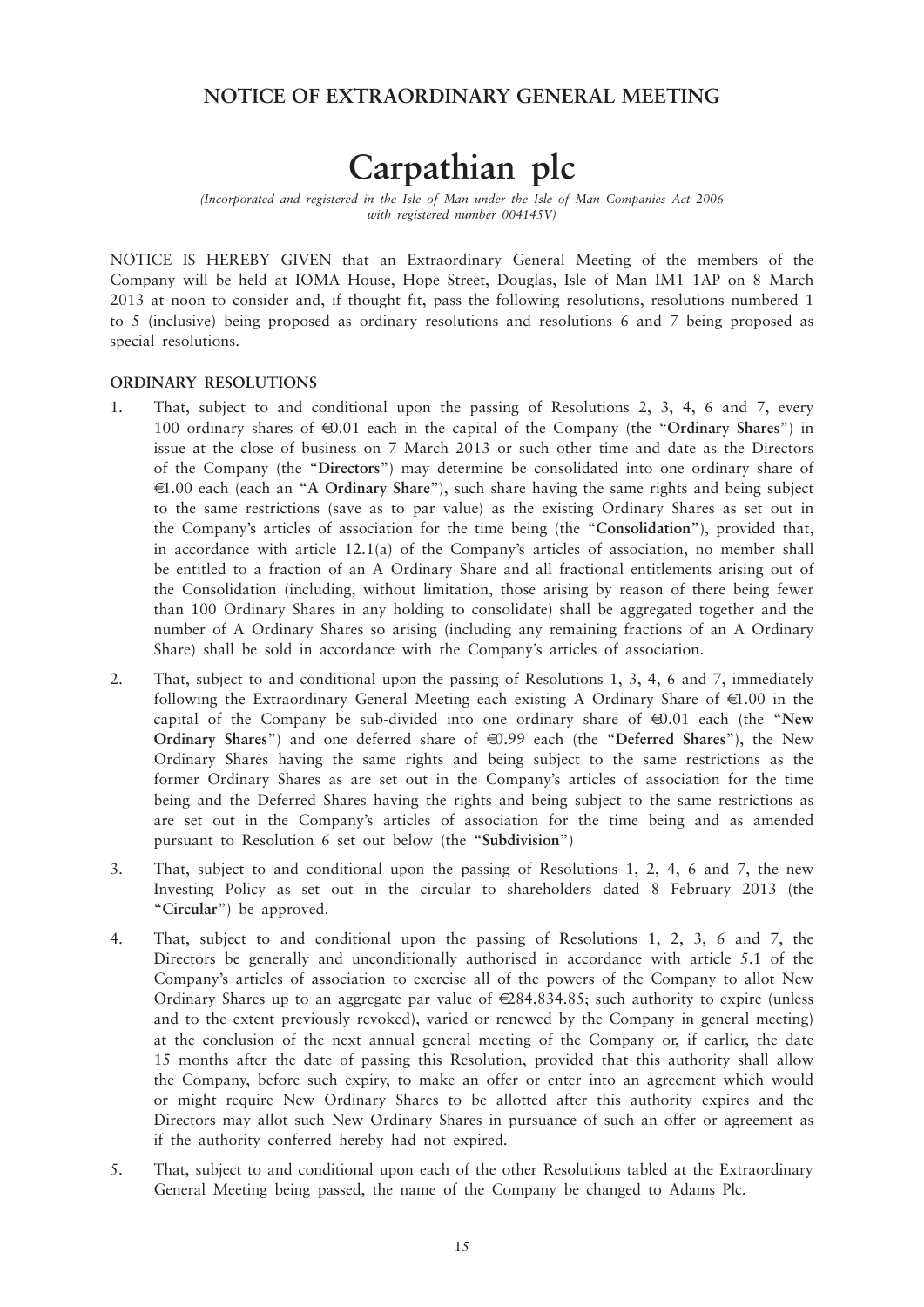#### **SPECIAL RESOLUTIONS**

- 6. That, subject to and conditional upon the passing of Resolutions 1, 2, 3, 4 and 7, the articles of association of the Company be amended as follows:
	- (a) the definitions of "'B' Shares", "'C' Shares" and "'D' Shares" in Article 2.1 shall be deleted;
	- (b) the last sentence of Article 5.3 shall be deleted;
	- (c) Articles 5A (incorporating Articles 5A.1 to 5A.10 (inclusive)) and Article 5B.8 shall be deleted;
	- (d) Article 5B shall be re-numbered as Article 5A and any references to "5B" in the said Article (comprising Articles 5B.1 to 5B.7 (inclusive)), including where "5B" appears in the numbering of Articles 5B.1 to 5B.7 (inclusive), shall be substituted by "5A";
	- (e) the first sentence of Article 5A.1 (as re-numbered by paragraph (b) above) shall be deleted and replaced with the following new sentence: "In this Article 5A the term "Deferred Share" shall mean a deferred share of €0.99 par value with the rights and restrictions set out below; and
	- (f) the last sentence of Article 78 shall be deleted.
- 7. That, subject to and conditional upon the passing of Resolutions 1, 2, 3, 4 and 6, the provisions of article 5.2 of the Company's articles of association requiring shares proposed to be issued for cash first to be offered to the members in proportion as nearby as may be to the number of the existing shares held by them respectively be and they are hereby disapplied in relation to:
	- (a) the allotment of New Ordinary Shares pursuant to a rights issue and otherwise pursuant to a rights issue, open offer, scrip dividend scheme or other pre-emptive offer or scheme which is in each case in favour of holders of ordinary shares and any other persons who are entitled to participate in such issue, offer or scheme where the equity securities offered to each such holder and other person are proportionate (as nearly as may be) to the respective numbers of ordinary shares held or deemed to be held by them for the purposes of their inclusion in such issue, offer or scheme on the record date applicable thereto, but subject to such exclusions or other arrangements as the Directors may deem fit or expedient to deal with fractional entitlements, legal or practical problems under the laws of any overseas territory, the requirements of any regulatory body or stock exchange in any territory, shares being represented by depositary receipts, directions from any holders of shares or other persons to deal in some other manner with their respective entitlements or any other matter whatever which the Directors consider to require such exclusions or other arrangements with the ability for the Directors to allot equity securities not taken up to any person as they may think fit;
	- (b) the allotment of New Ordinary Shares for cash otherwise than pursuant to sub-paragraph (a) up to an aggregate maximum par value of  $\in 219,399.59$  in connection with the issue of the Placing Shares and exercise of the New Warrants (each as defined in the Circular); and
	- (c) the allotment of New Ordinary Shares for cash otherwise than pursuant to sub-paragraphs (a) and (b) above up to an aggregate maximum par value of €11,547.40.

By Order of the Board

*Registered Office:* IOMA House Hope Street Douglas Isle of Man IM1 1AP

**P P Scales** *Company Secretary* Date: 8 February 2013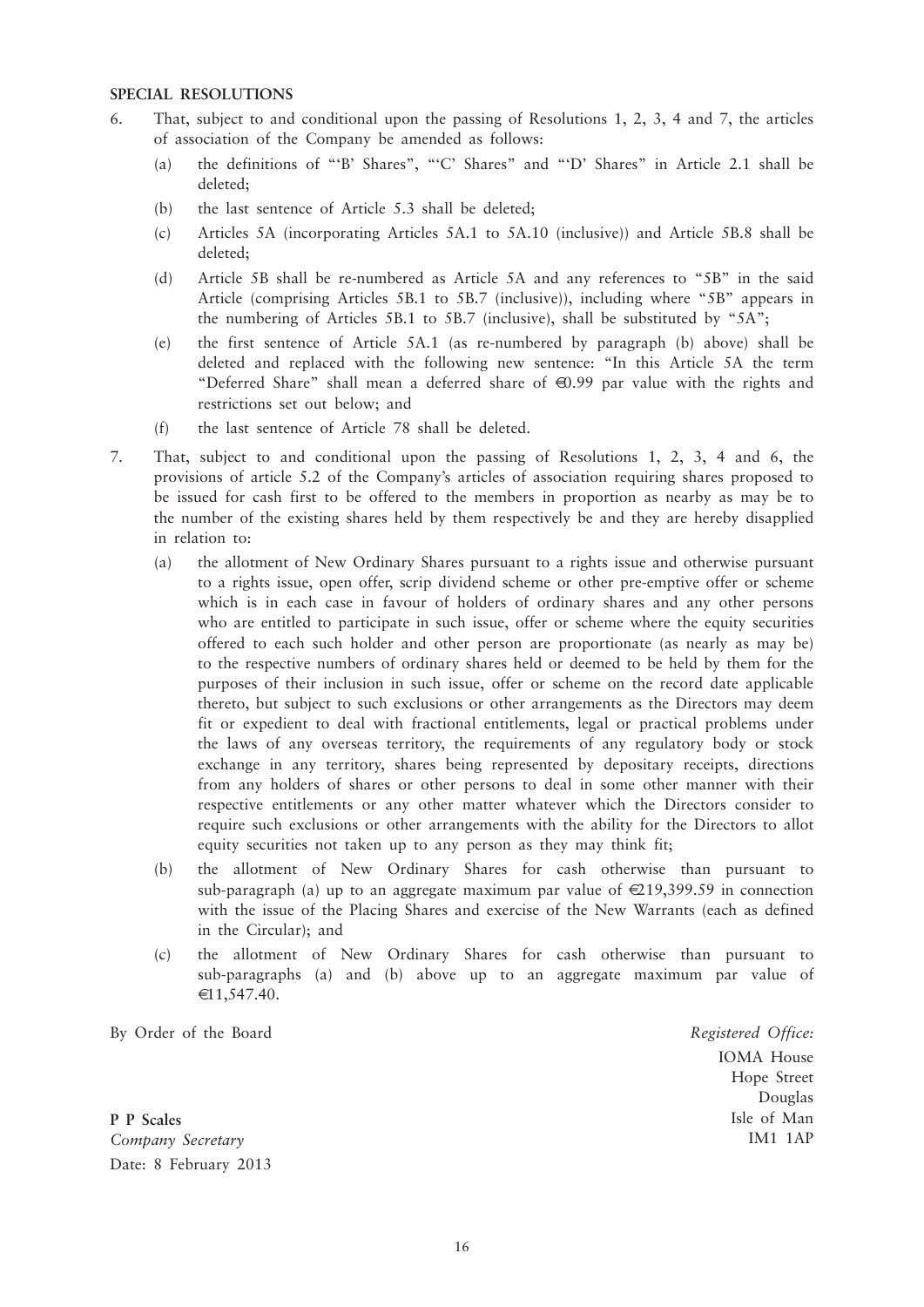#### **Notes:**

- 1. A member of the Company who is entitled to attend and vote at the above-mentioned meeting is entitled to appoint a proxy or proxies to exercise all or any of your rights to attend, speak and vote at the meeting and you should have received a proxy form with this notice of meeting. You can only appoint a proxy using the procedures set out in these notes and the notes to the proxy form. If you wish your proxy to speak on your behalf at the meeting you will need to appoint your own choice of proxy (not the Chairman) and give your instructions directly to them.
- 2. A proxy does not need to be a member of the Company but must attend the meeting to represent you. Details of how to appoint the chairman of the meeting or another person as your proxy using the proxy form are set out in the notes to the proxy form.
- 3. You may appoint more than one proxy provided each proxy is appointed to exercise rights attached to different shares. You may not appoint more than one proxy to exercise rights attached to any one share. Failure to specify the number of shares each proxy appointment relates to or specifying a number of shares in excess of those held by you on the record date will result in the proxy appointments being invalid.
- 4. The notes to the proxy form explain how to direct your proxy how to vote on each resolution or withhold their vote.
- 5. In the case of joint holders, where more than one of the joint holders purports to appoint a proxy, only the appointment submitted by the most senior holder will be accepted. Seniority is determined by the order in which the names of the joint holders appear in the Company's register of members in respect of the joint holding (the first-named being the most senior).
- 6. Appointment of a proxy does not preclude you from attending the meeting and voting in person. If you have appointed a proxy and attend the meeting in person, your proxy appointment will automatically be terminated.
- 7. The Company pursuant to Regulation 22 of the Uncertificated Securities Regulations 2006 (Isle of Man), specifies that only those members registered in the register of members as at noon on 6 March 2013 (or in the event that the meeting is adjourned, on the register of members of the Company 48 hours before the time of any adjourned meeting) shall be entitled to attend or vote at the meeting in respect of the ordinary shares registered in their name at that time. Changes to entries on the register of members of the Company after noon on 6 March 2013 (or, in the event the meeting is adjourned, on the register of members not later than 48 hours before the time of any adjourned meeting) shall be disregarded in determining the rights of any person to attend and vote at the meeting.
- 8. To appoint a proxy using the proxy form, the form must be completed and signed and deposited at the office of the Company's CREST Agent, Computershare Investor Services (Jersey) Ltd, c/o The Pavilions, Bridgwater Road, Bristol BS99 6ZY so as to be received not later than 48 hours before the time appointed for holding the meeting.
- 9. To change your proxy instructions simply submit a new proxy appointment using the methods set out above. Note that the cut-off time for receipt of proxy appointments (see above) also applies in relation to amended instructions; any amended proxy appointment received after the relevant cut-off time will be disregarded.
- 10. If you submit more than one valid proxy appointment, the appointment received last before the latest time for the receipt of proxies will take precedence.
- 11. In order to revoke a proxy instruction you will need to inform the Company by sending a signed hard copy notice clearly stating your intention to revoke your proxy appointment to the Company's CREST Agent, Computershare Investor Services (Jersey) Ltd, c/o The Pavilions, Bridgwater Road, Bristol BS99 6ZY. In the case of a member which is a company, the revocation notice must be executed under its common seal or signed on its behalf by an officer of the company or an attorney for the company. Any power of attorney or any other authority under which the revocation notice is signed (or a duly certified copy of such power or authority) must be included with the revocation notice.
- 12. The revocation notice must be received by the Company's CREST Agent, no later than 1 hour before the time appointed for holding the meeting.